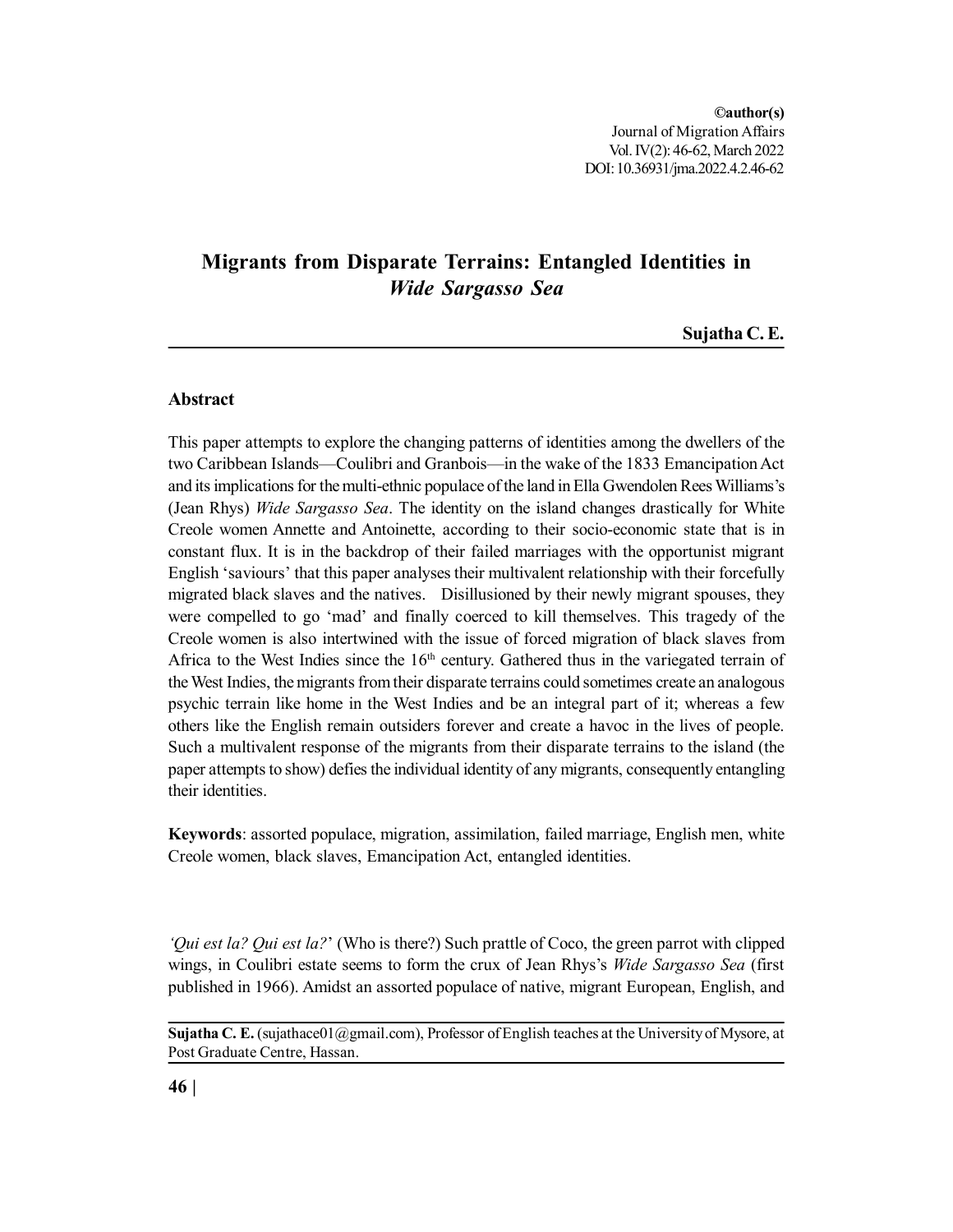African origin, it seems but natural for anyone in the Caribbean setting to ask—loudly and within—who one is? Who one is surrounded by? The queries incite innumerable answers of "competing, compelling voices [of French, English, Arawak, Patois, etc.] that yield insight into the lives of its black, Carib, Arawak and white Creole peoples" (Rhys 2000, ix). Moulded by its own disparate psychic and geographical terrain, each voice vies with all the other voices to be heard. The phenomenon involves imbrications of similar voices, which at times seem to result in a deafening cacophony. All voices get reduced to cacophony for English men who migrate to the Caribbean Islands for a short while in quest of fortune. One among them, Rochester, drenched completely in his native sensibilities, refuses to accept that anything else in West Indies could have an aesthetic appeal.

Like in the case of Mason, Rochester's temporary migration to the Islands of West Indies was prompted by a contract for wealth. Ironically, while the wealth he gains offers him a social status in his home country, he views the source of wealth as humiliating. Disowned (informally) by his father, Rochester accepts Richard's proposal to marry Antoinette as his life has "gone according to" his father's "plans and wishes" (ibid*.*, 63). It is with a sense of martyrdom that he says, "I agreed. As I had to everything else" (ibid*.*, 56). Still, he would manipulate Antoinette's initial refusal to be his wife. Her stepbrother Richard could not convince "the little fool" (Antoinette) even after "arguing for an hour" with her (ibid*.*, 65). No sooner does he learn of Antoinette's refusal to marry him, Rochester's manipulative imperial self gets manifested: "I thought that this would indeed make a fool of me. I did not relish going back to England in the role of rejected suitor jilted by this Creole girl" (ibid*.*, 65). What he fails to see at this point is Antoinette's sensitive self during their previous meeting. Having witnessed her mother's plight, she would not relate to anything that is not genuine, at least until she is convinced. But soon she gets disarmed by Rochester's "gentle talk", hollow promises of "peace, happiness and safety", and overwhelming "fervent kisses" (ibid*.*, 66). With the fervent kisses strategically used by the Englishman while inducing false promises of a happy life in the Creole girl, he turns critical of everything about her and the world that surrounds her. He would rather see an English or at least a European woman in her place. When Antoinette warmly clings to this man, he drifts apart from Antoinette gradually. Through Rochester's first-person narrative, Rhys forcefully drives home the point that he wouldn't ever accept this Creole woman at all: "*I watched her critically* … her eyes which are too large and can be disconcerting. *She never blinks at all it seems to me. Long, sad, dark alien eyes. Creole of pure English descent she may be, but they are not English or European either*" (ibid*.*, 56; emphasis added). It is Rochester's gaze which grasps what it looks for. His introspection reveals with what haste the wedding ceremony takes place: "…… when did I begin to notice all this about my wife Antoinette? After we left Spanish Town I suppose …… I was married a month after I arrived in Jamaica and for nearly three weeks of that time I was in bed with fever" (ibid*.*, 56).

Rochester's inability to appreciate what is not English or European makes him magnify the assumed limitations of the Caribbean people. Massacre, the very name of the village where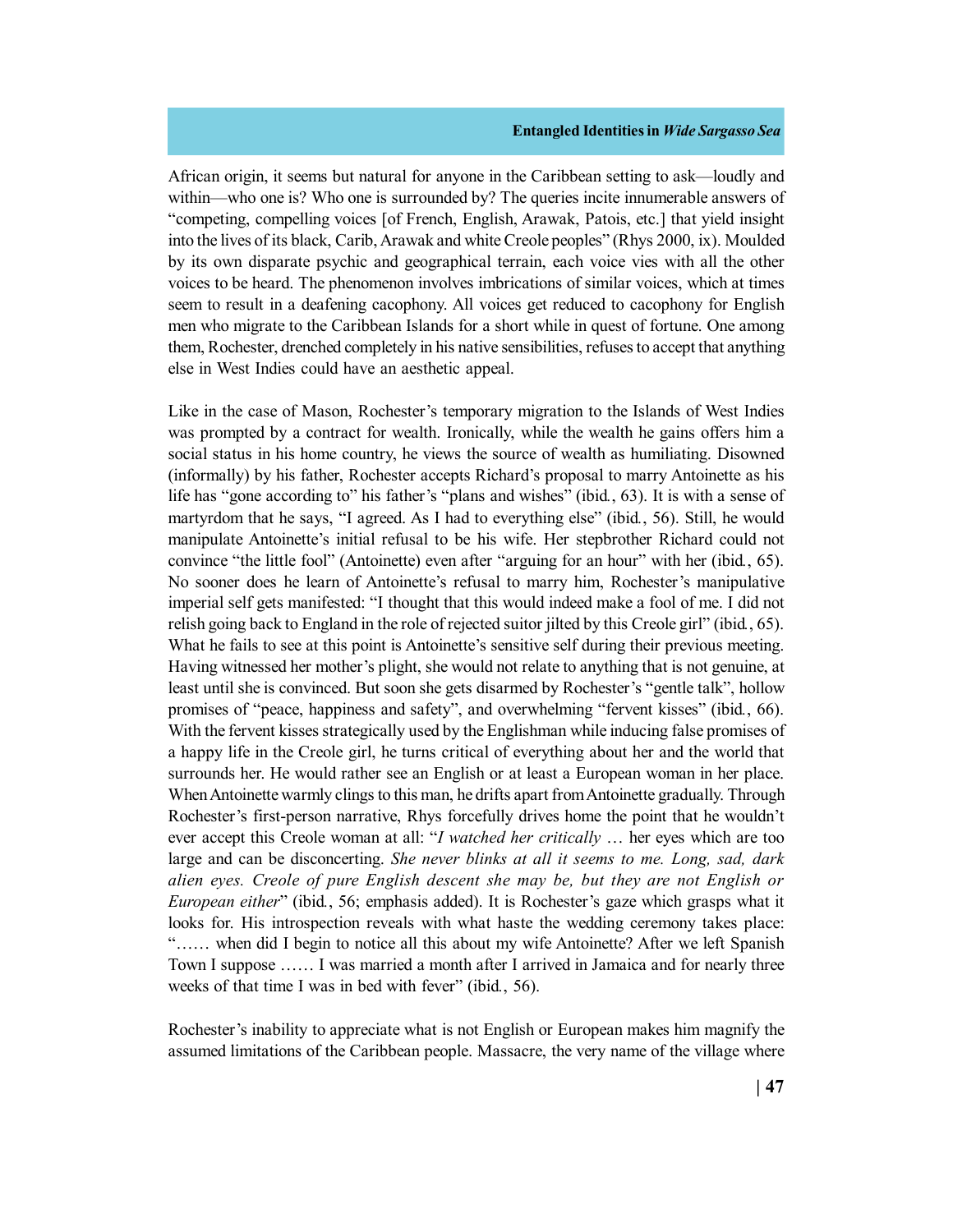they land after their wedding, creates in him a suspicion of concealed violence in the history of the village. Looking at the history of the West Indies, especially in the backdrop of forced migration of enslaved Africans and migration of indentured labourers, Rochester's suspicions are not baseless. The very history of the West Indies bears testimonies to the barbaric slave trade. Being one of the prime beneficiaries of the slave trade, it was an integral part of the incessantly atrocious treatment of enslaved Africans for almost four centuries. From the 16th to 19th century, it is said that 10 million to 12 million enslaved Africans were transported across the Atlantic Ocean to the Americas by imperialistic whites, after which they were sold in the slave market. The forced exodus of enslaved Africans from their home, known as the Transatlantic Slave Trade or Atlantic Slave Trade, was a very huge chunk of the global slave trade.

> The transatlantic slave trade was the *largest forced migration in history*, and undeniably one of the *most inhumane.* The extensive exodus of Africans spread to many areas of the world over a 400-year period and was unprecedented in the annals of recorded human history.

> As a direct result of the transatlantic slave trade, *the greatest movement of Africans* was to Americas— with *96 percent of the captives from the African coasts arriving on cramped slave ships at ports in South America and the Caribbean islands.*

> *From 1501 to 1830, four Africans crossed the Atlantic for every one European*, making the demographics of the Americas in that era more of an extension of the African diaspora than a European one. The legacy of this migration is still evident today, with large populations of people of African descent living throughout the Americas. (United Nations<sup>1</sup>; emphasis added)

The brutal treatment meted out to these enslaved Africans by the White Europeans is summed up poignantly by a former slave Olaudah Equiano, an eleven-year-old boy in 1755 who was kidnapped from his home. He was purchased by the British Royal Navy, was later sold to a Quaker merchant in the Caribbean, and in 1766 bought his freedom and wrote his autobiography in 1786. It is through his own experience that Equiano offers his readers an insight into how it felt to be kidnapped from home in Africa and to survive onboard a slave trader's ship. His story of the self also refers to the kidnapping of millions of free West Africans by slave traders, who then sold them to wealthy merchants and plantation owners in South America, the Caribbean or North America. This trip across the Atlantic Ocean was known as Middle Passage. The stolen Africans (that included men, women and children) were taken on a ship for a voyage of two to five months. Up to a thousand people would have to survive such a long period "largely below deck, in quarters so tight that they could barely move. Besides being unbearably cramped, the deck had no ventilation, windows, or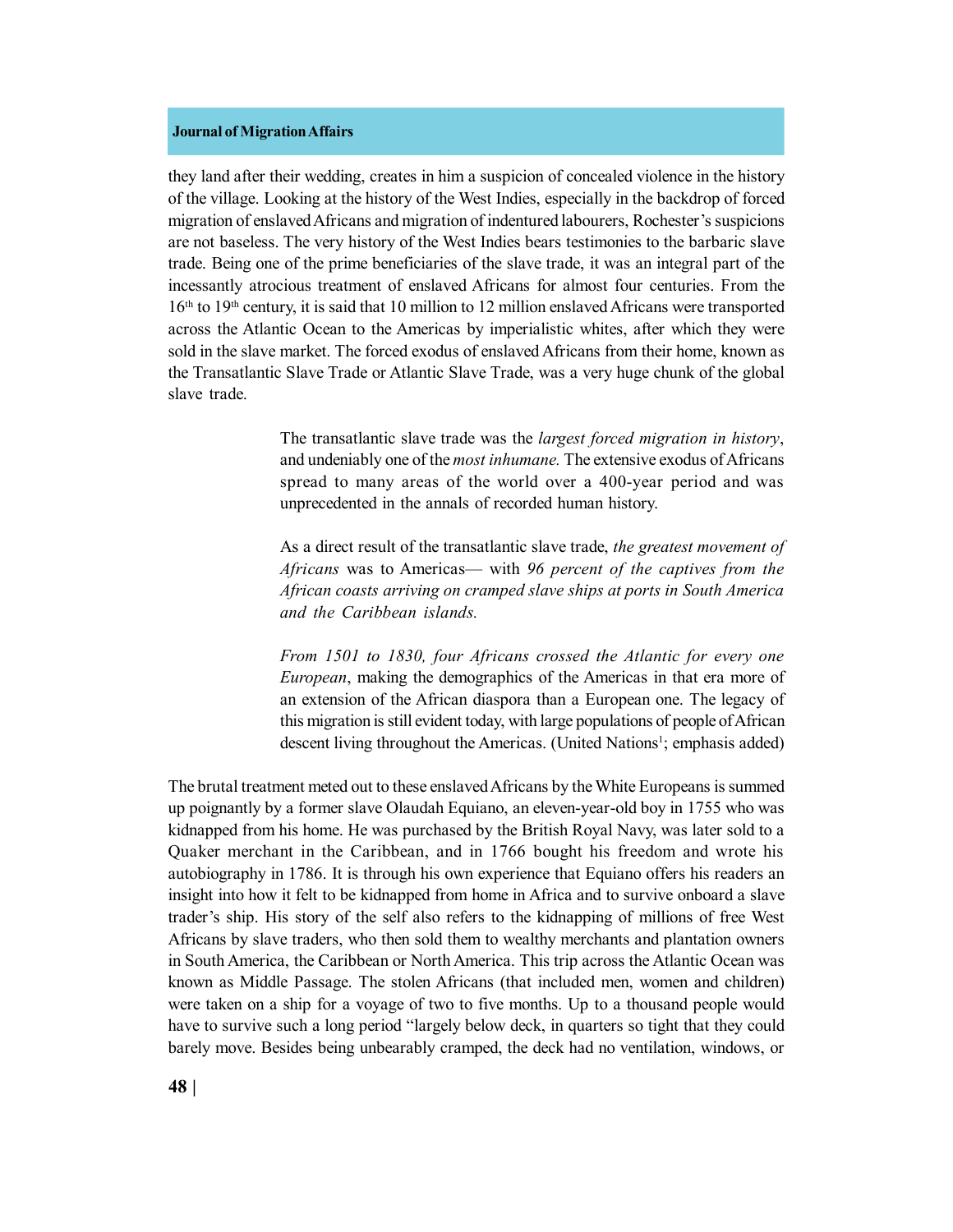way to dispose waste. Disease was rampant. Food was limited. Violence and torture were common" (Farley 2006). During their forced transportation, the cruelty to which the Africans were subjected to gets vividly reported by Equiano: "The closeness of the place, and the heat of the climate, added to the number in the ship, which was so crowded that each had scarcely room to turn to himself, almost suffocated us. This produced copious perspiration, from a variety of loathsome smells, and brought on a sickness among the slaves, of which many died." (ibid*.*) In case they survived severe physical, sexual, and psychological abuse and life threats from their captors in grossly overcrowded ships; and almost continuous dangers like raids at the port by hostile tribes, unexpected epidemics, attacks by pirates or enemy ships, and bad weather—once they reached Guinea Coast/Slave Coast, they were sold to wealthy merchants and plantation owners.

Finally, while Transatlantic Slave Trade "brought enormous profits to international slave traders …… it exacted a terrible price in physical and emotional anguish on the part of the uprooted Africans."<sup>2</sup> And "it was the second of three stages of the so-called triangular trade, in which arms, textiles and wine were shipped from Europe to Africa, enslaved people from Africa to the Americas, and sugar and coffee from the Americas to Europe."<sup>3</sup> It was from 1502 onwards that Spanish conquistadors forcibly took enslaved Africans to West Indies. "The biggest migration to the Caribbean was a forced migration of enslaved people of Africa through the Transatlantic Slave Trade."<sup>4</sup> When merchants and plantation owners moved into the region, indentured servants, political dissidents, and other migrants from the British Isles provided the first plantation labour. African slaves became increasingly sought after to work in unpleasant conditions of Caribbean heat and humidity. European planters thought Africans would be more suited to the Caribbean conditions than their own countrymen, as the climate in the Caribbean resembled the climate of their (Africans) homeland in West Africa. Many of the merchants who settled in the Caribbean during the  $17<sup>th</sup>$  and  $18<sup>th</sup>$  centuries were involved in slave trading. In the  $18<sup>th</sup>$  century, Britain moved soldiers and sailors to the Caribbean to defend against invasion by the competing European powers and guard against anti-slavery revolutions and protests. Formerly enslaved people came from Canada to join the West India Regiment. Later, during the post-Emancipation Act (1833) era in the 19<sup>th</sup> century, indentured labourers from India and China came. They migrated to the Caribbean to work on plantations in Jamaica, Trinidad and British Guiana. Even liberated Africans were also indentured during this period.

This notorious background to slavery in West Indies might have prompted Rochester to think of the violence in Massacre. He conveniently ignores the cruel involvement of England, one of the nations to take maximum benefit from the slave trade:

Britain was one of the most successful slave-trading countries. Together with Portugal, the two countries accounted for about 70 % of all Africans transported to the Americas. Britain was the most dominant between 1640 and 1807 and it is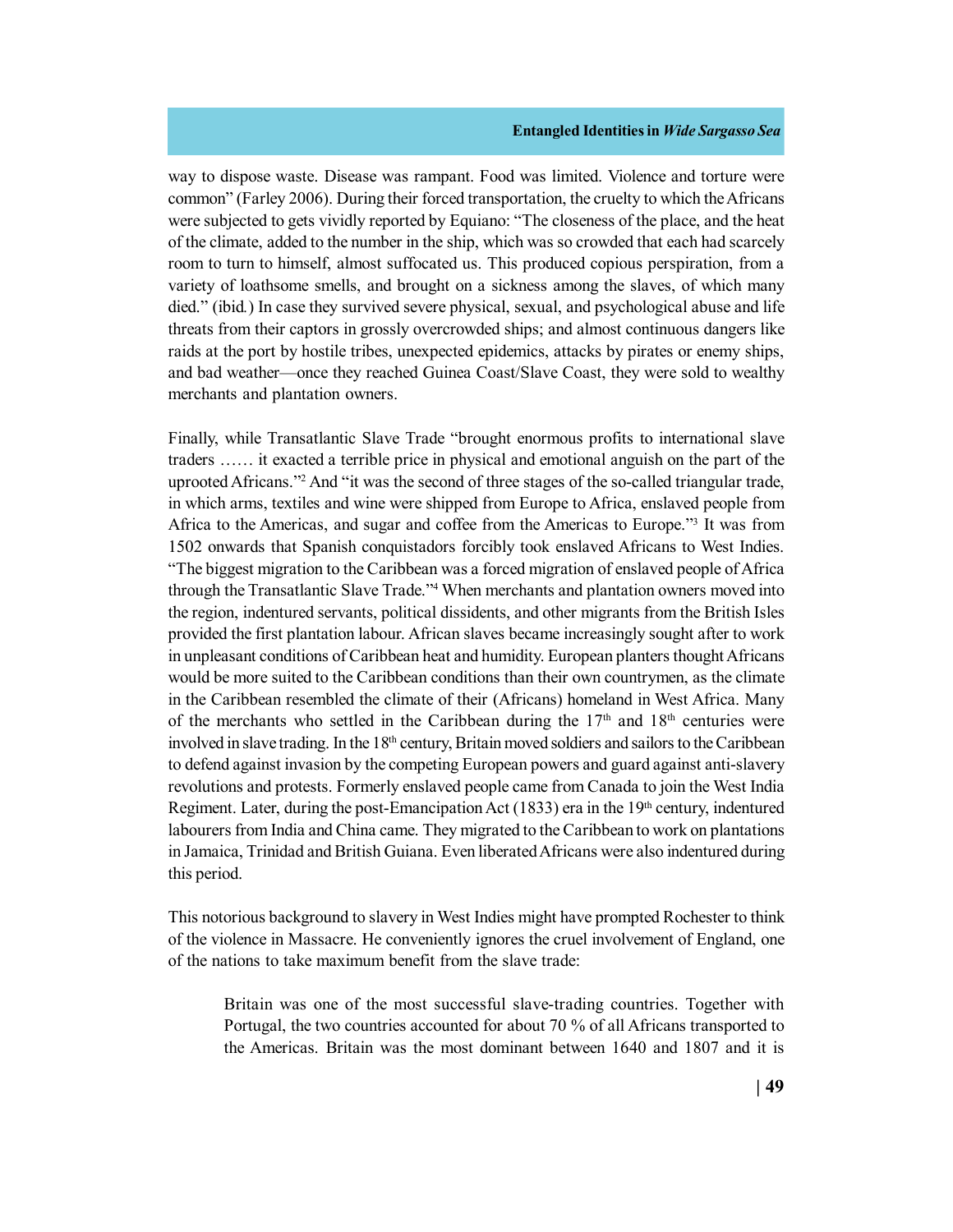estimated that Britain transported 3.1 million Africans (of whom 2.7 million arrived) to the British colonies in the Caribbean, North and South America and to other countries.<sup>5</sup>

But Rhys's readers are compelled to see what Rochester draws out of it. He conveniently manoeuvers the violence that might have happened in the past to grant himself a justified license to perpetrate violence against Antoinette; belittle her, and abuse her physically and emotionally. Also passes on his sense of acerbic inadequacy (induced by his discriminatory father) to everyone and everything he sees in West Indies. One finds in the novel ample instances of Rochester's bias and righteous conduct. To name a few: Antoinette's friend Caro, Caroline in Granbois, appears to him as an "old gaudy creature"; the maid Amelie's expression to him "was so full of delighted malice, so intelligent, above all so intimate." She becomes another tool for him to wreak vengeance on Antoinette. In fact, his biased mind invents a semblance and then a blood connection between them. "For a moment she looked very much like Amelie. *Perhaps they are related, I thought. It's possible, it's even probable in this damned place*" (Rhys 2000, 105; emphasis added); he describes twenty-seven years old Young Bull, thus, "A magnificent body and a foolish conceited face" (ibid*.*, 57). Acerbated by his conceited self, he wouldn't even spare nature from his criticism: "…… the scent of the river flowers was overpoweringly strong. I felt giddy" (ibid*.*, 69). His query to a porter also displays his condescending view of the land; "This a very wild place—not civilised. Why you come here?" (ibid., 57); "...... it seemed to me that everything round me was hostile." . . . "There was nothing I knew, nothing to comfort me" (ibid., 123). An inevitable migrant from England, Rochester assumes a civilised persona in Caribbean Islands like Conrad's Kurtz does in Africa. Though he does not literally slaughter anyone, he slaughters the very spirit of Antoinette. His portrayal of the Honeymoon Island is outrageously biased. In alien land (away from home), he finds fault with anything that is new or unknown to his English sensibility. His feeling of inadequacy manifests in his perspective:

> *Everything is too much,* I felt as I rode wearily after her. *Too much blue, too much purple, too much green. The flowers too red, the mountains too high, the hills too near.* And the woman is a stranger. Her pleading expression annoys me. *I have not bought her, she has bought me, or so she thinks. I looked down at the coarse mane of the horse……* Dear father. *The thirty thousand pounds have been paid to me without question or condition. No provision made for her* (That must be seen to). *I have a modest competence now*. I will never be a disgrace to you or to my brother the son you love. No begging letters, no mean requests. *None of the furtive shabby manoeuvres of a younger son. I have sold my soul or you have sold it,* and after all is it such a bad bargain? The girl is thought to be beautiful, she is beautiful. And yet…… (ibid*.*, 59; emphasis added)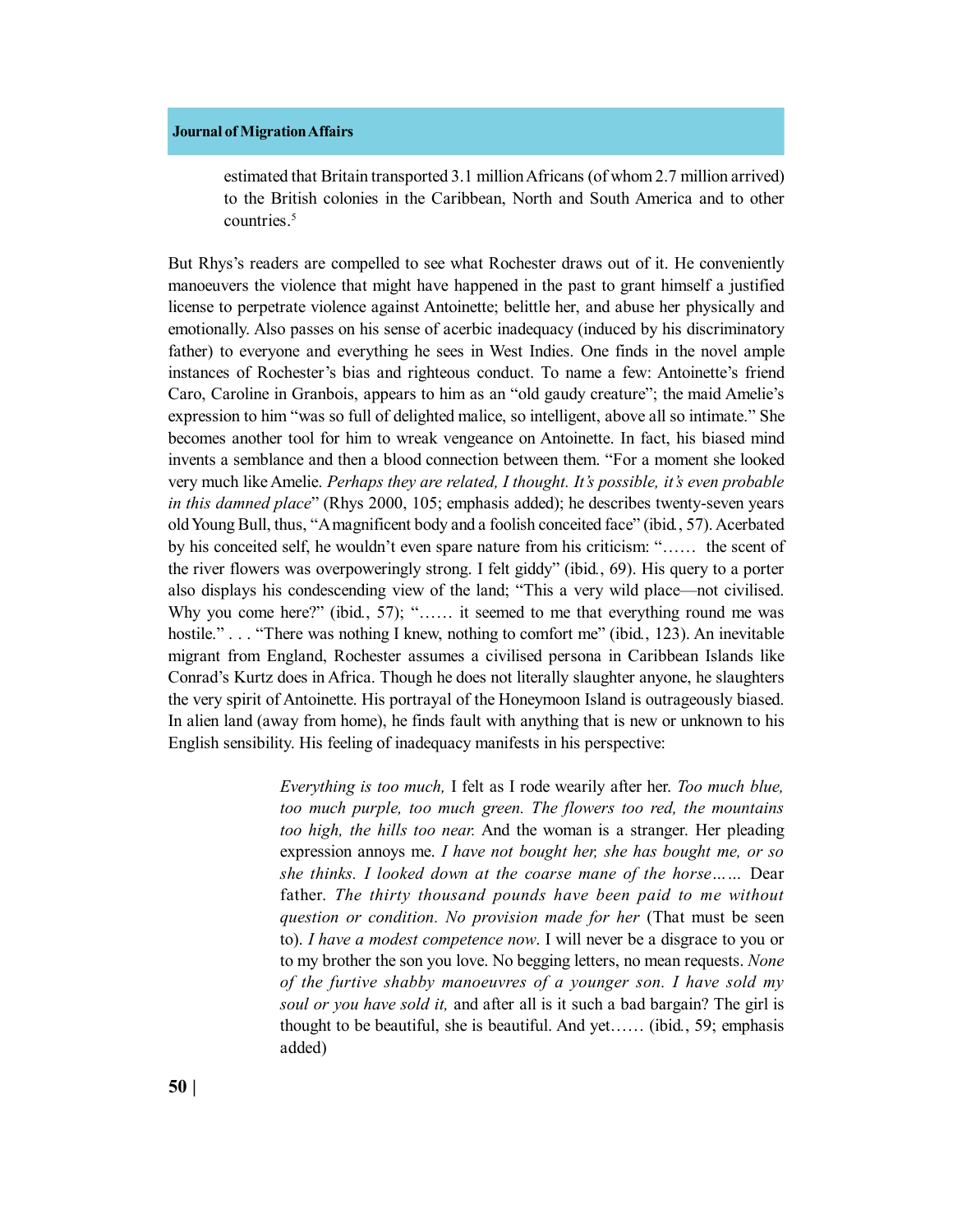All the civility that Rochester attributes to himself in this interior monologue can be likened to the cold cruelty of Alfonso II, the Duke of Ferrara, in Robert Browning's "My Last Duchess." This inevitable migrant even cavils at the unique harmony of nature in the West Indies which elsewhere would have been considered aesthetics and attributes his petty thoughts to Antoinette. Being used to "millions of people, their houses and streets" and bitter cold in England, her "beautiful island *seems"* to him "quite unreal and like a dream" (ibid*.*, 67; emphasis added). He gets upset not with the commercial angle that exists in their relationship but with him being in a disadvantageous state of being sold. All the cold civility he intended to present himself before his father and brother in England was made possible only because of the "modest competence" that he has earned "now" by his Creole wife's inheritance. Neither her beauty nor the "wild, untouched, above all untouched, with an alien, disturbing, secret loveliness" of the "beautiful place" (ibid*.*, 73) would satiate his biased mind. To him, "it kept its secret" and he "wants what it hides, that is not nothing" (ibid*.*, 73). Not that there are no redeeming aspects to this almost diabolic English man. But most of the time, they are overshadowed by his prime concern, lust for possession, typical of a coloniser.

Whatever may be their claim to civility, the English men's language and action betray their intentions: "I'll trust you if you'll trust me. Is that a bargain?" (ibid*.*, 66); "I have not bought her, she has bought me" (ibid*.*, 59). Rochester's façade vanishes and his true self pops up at these moments. Antoinette's early memories report Mason's casual attitude and flippant talk. Ignoring the warnings of both Annette and Aunt Cora, he talks "about a plan to import labourers—coolies he called them––from East Indies" (ibid*.*, 30) before Myra, one of the new servants; and puts the whole family to the dangerous outrage of native black people. Migrated for a short duration from England, his incapability to grasp the gravity and impact of the Emancipation Act 1833 in the West Indian context becomes obvious in his callousness. His concern is the decline of the "big estate" Coulibri which he "got cheap" by marrying Annette. And he holds the workers responsible for its decay and that is the valid reason for him to import coolies: "But the people here won't work. They don't want to work. Look at this place—it's enough to break your heart." Aunt Cora's response to his thoughtless action is, "Hearts have been broken …... Be sure of that. I suppose you all know what you are doing" (ibid*.*, 30). It is interesting to note the contrast between the English and the West Indian people at this juncture. Having claimed civility and genteel persona, neither Rochester nor Mason can relate to any black individual. The empathy that they display for the blacks is only their English strategy in dealing with their subordinates. Ironically the scheme of these English men brings down both the Creole women Annette and Antoinette––whose connection raised their status even in their home country––to an insignificant subordinate state. In spite of a sharp warning by Aunt Cora, Mason shatters Annette's already broken heart. The charming dancer that had induced envy in onlookers' hearts gets locked in and left to the mercy of black slaves. "That man who is in charge of her he take her whenever he want her" (ibid., 130). It is Bidisha (2016) who rightly points out, "In Mr. Mason the outright violence and exploitation of Mr Cosway's slave-using has mutated into a blind derision which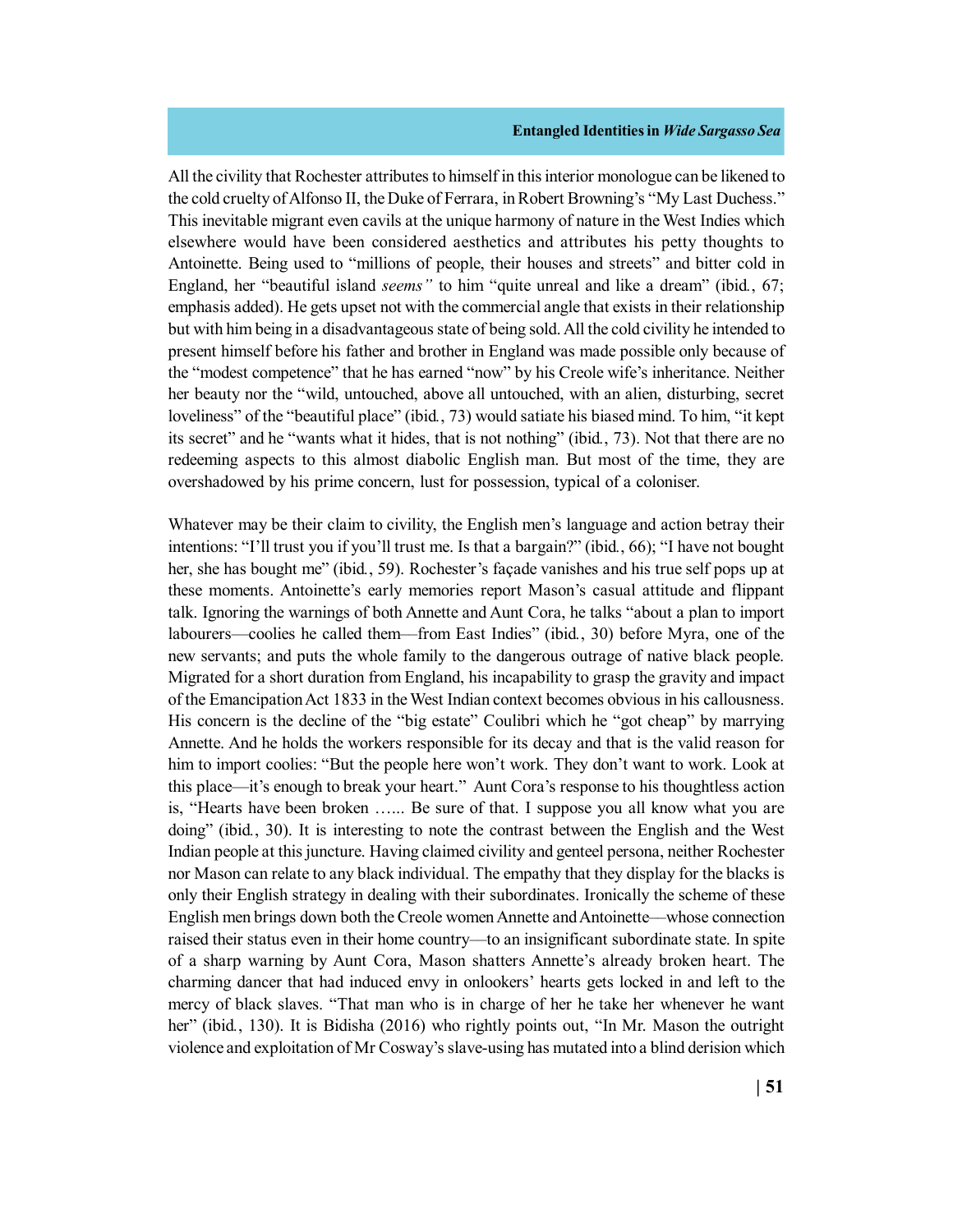is no less inhumane. For Mr Mason black people are 'like children' and yet also pathetically slothful, 'too lazy to be dangerous'." In his hypocrisy, he dismisses all that Annette says, including her apprehensions about their safety in the Coulibri estate. Bidisha aptly sums up the essential picture of Mason: "……a cliché of pure English, Victorian, male arrogance and colonial greed, physically white like Annette and Antoinette but *culturally alien*, 'so sure of himself, so without a doubt English'" (ibid*.*; emphasis added). What Bidisha says of Mason holds good for Rochester, Richard and Fraser too. Being alien to West Indian culture, the temporary migrant English men assume cultural supremacy over the Creole women Annette and Antoinette. It was a norm for both European and Englishmen (prime beneficiaries of the Creole women's wealth) to denigrate and ostracise Creole people all through their interim stay in West Indies. The marginalisation of the Creole women, in particular, owes to their invariable creolisation. The English law denied inheritance of ancestral property to the Creole women that were married to Englishmen, whereas their English husbands inherited Creole women's ancestral property. The lives of Creole in the current (post-Emancipation Era) homeland West Indies were unlike that of their ancestors who led lives of pomp. The post Emancipation Era brought back the exuberance and the grandeur that their ancestors enjoyed at the cost of black slaves. They turned 'white niggers' to the black people, and were looked down upon by white European people that belonged to nations from where their forefathers migrated. Miscegenated in birth, hybridised and creolised, the Creole in the Caribbean context imbibed diverse cultural approaches to life. If this enriched their lives with a sort of coerced assimilation, the very assimilation makes their individual identities (selves) problematic. A daughter of Martinique mother in the West Indies, Antoinette has white skin which makes her a '*beke'*. That is not all about her. Multiple aspects contribute to the making of her as an individual, but then the same multiple factors obliterate her individual self which could have made her life valid in the social realm in which she lives. Imen Mzoughi's observation in "The White Creole in Jean Rhys's *Wide Sargasso Sea*: A Woman in Passage" is noteworthy in this regard: "As one can easily infer, the white Creole is overwhelmed by racial categorisation: she is neither English, nor French; neither 'black', nor truly 'nigger' to a slave-owner. Therefore she is both and neither" (Mzoughi 2016). Made already vulnerable by these multivalent facets, Creole women were further crippled and confounded by legislation induced by the saviours of black slaves. While Emancipation Act liberated black slaves— Rhys demonstrates through her Creole women—it allowed an alternative way of exploitation. This time Creole women become their victims. The two Creole women in the novel present the case with identical circumstances. Their plight is no better than the bird with clipped wings.

Like the wings of parrot Coco are clipped and its movement is restricted to the cage and ultimately left to die pathetically, Mason clips the spirit of white Creole Annette by his recurring dismissal of her thoughts, gradually relegates her to nothingness and to the death of her spirit which is rightly noted by Antoinette who speaks of two deaths to her ignorant English husband. The burning of Coco, the parrot and her son, Pierre in the fire that burnt the Coulibri estate collapses Annette's world. If the former's burning is believed to bring ill luck, the latter's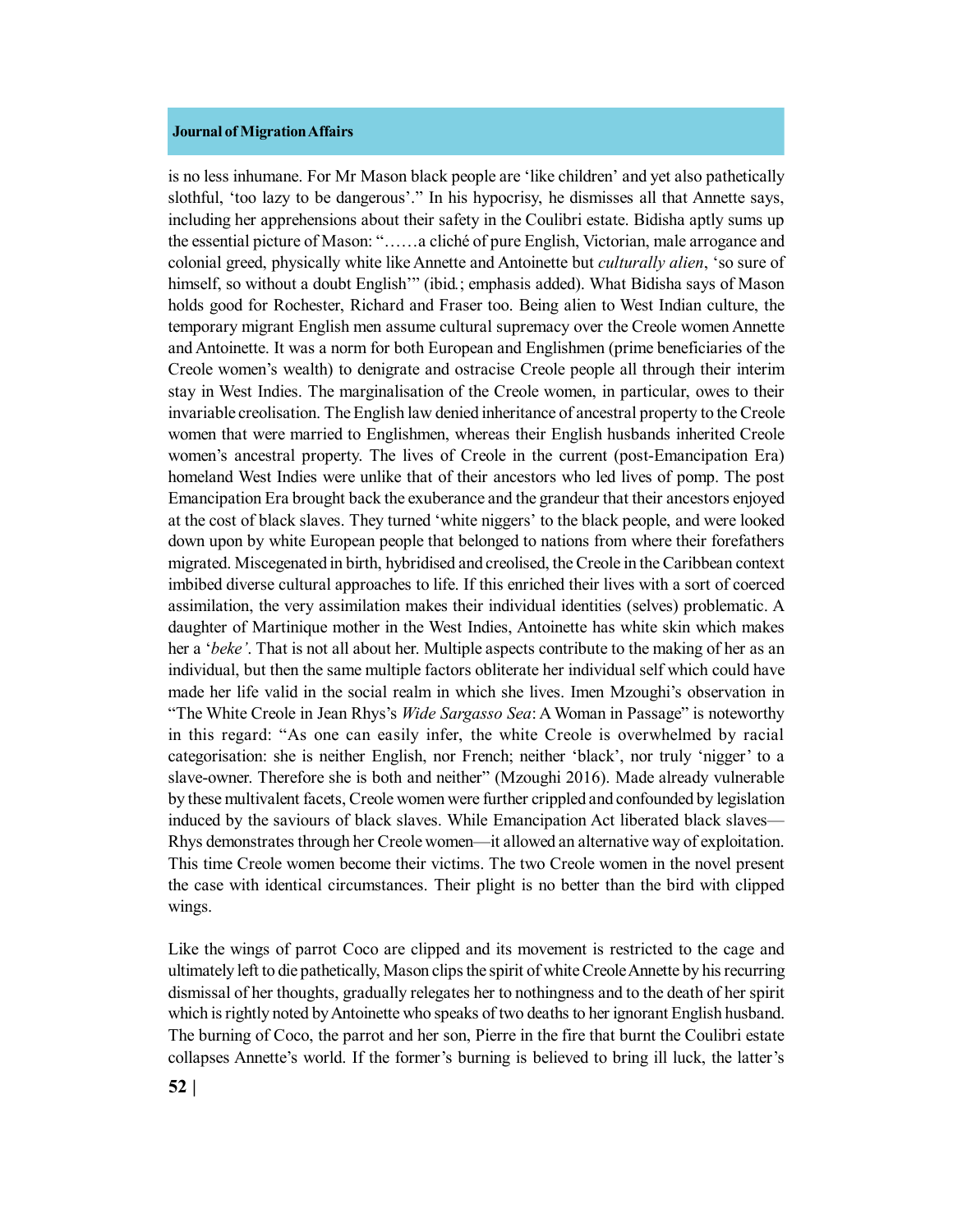manifests ill-luck to Annette. Mr. Mason's promises of taking Pierre to England for treatment to make him normal prove hollow. Through young Antoinette's observation, his material concerns during the crisis are made obvious:

> I saw that Mr. Mason, his face crimson with heat, seemed to be dragging her along and she was holding back, struggling. I heard him say, 'It's impossible, too late now.'

'Wants her jewel case?' Aunt Cora said.

"Jewel case? Nothing so sensible,' bawled Mr Mason. 'She wanted to go back for her damned parrot. I won't allow it.' She did not answer, only fought him silently, twisting like a cat and showing her teeth. (Rhys 2000, 33)

Betrayal to Annette means nothing to Mr. Mason. Now tied to the wrong man, her condition is no better than that of the parrot with clipped wings. Between conceited Mr. Mason and hateful white Creoles and black former slaves, Annette is like between Scylla and Charybdis. Neither would allow any sanity to her and invariably she had to resort to the only abode she was left with, that is insanity. What else was left for white Creoles other than what Mr. Luttrell (of Nelson's Rest Estate) did to himself? "One calm evening he shot his dog, swam out to the sea and was gone for always" (ibid*.*, 1). *Wide Sargasso Sea* also addresses the crises of White Creoles in the post-Emancipation Act Era that wreaked havoc in their lives. The turmoil in their lives is sharply contrasted with the "calm evening". The transitory phase left very few options for both the blacks and the White Creoles. For the Cosways, the home at Coulibri ceases to be a haven anymore after the implementation of the Emancipation Act. Along with the Act, the English promised compensation. Mr. Luttrell, the first to grow tired of waiting long for compensation, commits suicide leaving neighbour Annette in all the more desperation. Antoinette's early crisp comment in parenthesis sums up their vulnerable plight: "My father, visitors, horses, feeling safe in bed— all belonged to the past" (ibid*.*, 1). Like the landscape, the lives of humans on Caribbean Island form a collage of diverse ethnicities but perfectly blend with their background. Immigrants from disparate terrains—White Creoles who migrated as colonisers, forcibly migrated African slave descendants and native Caribs and Arawaks—each being assimilated with the other, form the indispensable core of the Caribbean Islands. In spite of the post-Emancipation unrest, each ethnic group displays an idiosyncrasy of its own and carves a niche for itself in the Caribbean Islands. For instance, Annette, the white Creole and her only confidante Christophine, "blacker—blue black" (ibid*.*, 18) "blacker than most" (ibid*.*, 61) are Martinique; Christophine's only friend and Tia's mother "Mailotte was not a Jamaican" (ibid*.*, 18). Jamaica is the Spanish Town, and the White Creoles there have a thorough dislike for Martinique, the French settlers. Other blacks on the Island feel scared of obeah (a belief system, characterised by the use of magic rituals to ward off misfortune or to cause harm, among black people chiefly of the British West Indies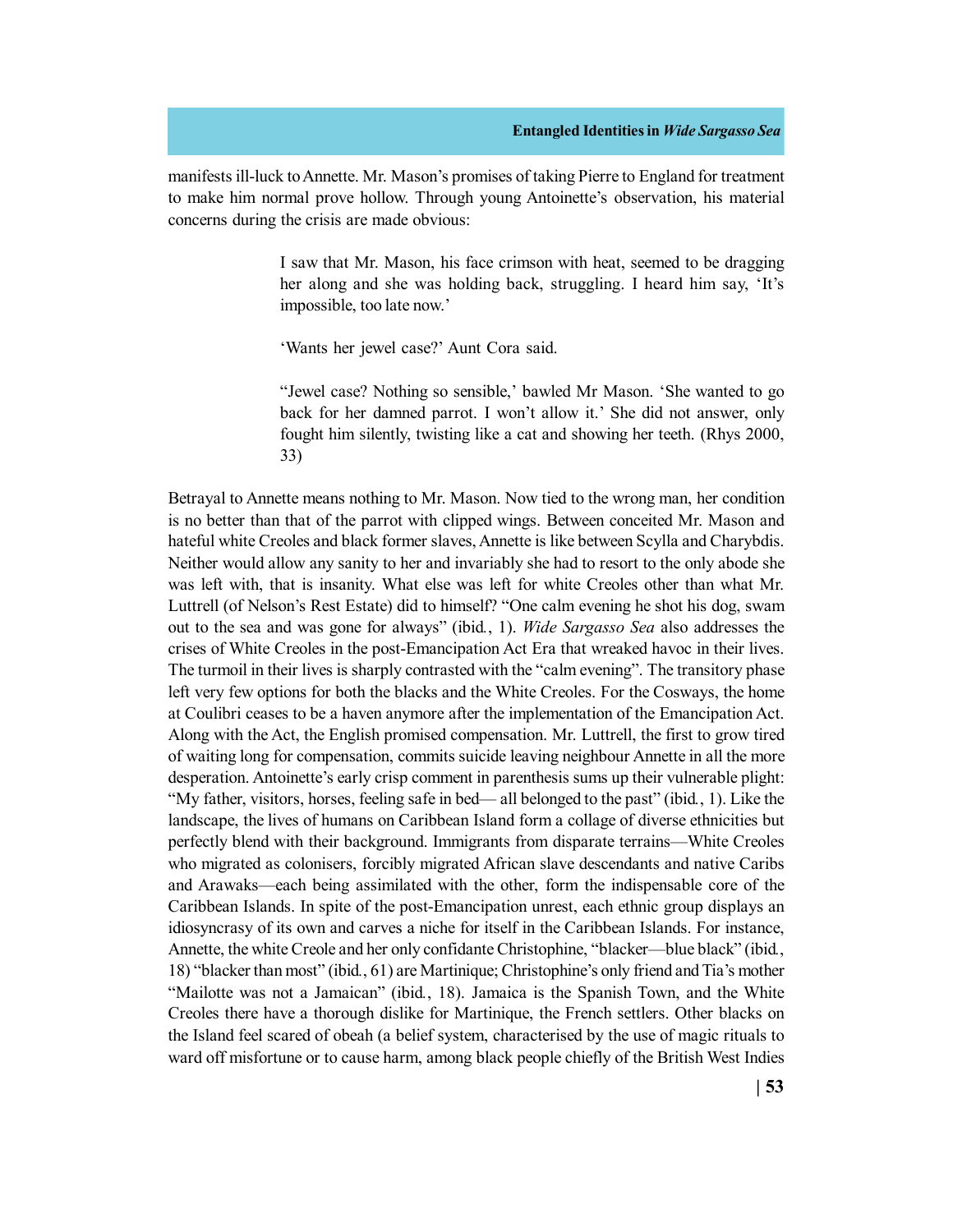and the Guianas) that Christophine performs. Brown-skinned Amelie though feels sorry for Rochester, deep in her heart, she feels sorry for Antoinette too. Baptiste, a "tall dignified" man who initially was all civility to Rochester, was born on the Honeymoon Island; Sandy, Mulatto cousin of Antoinette saves her from blacks and teaches her boyish but graceful tricks of throwing stones into the pond; yellow coloured Daniel, claims himself to be a Cosway tarnishes her image, blackmails Rochester. Interestingly, each one of them, irrespective of one's race, grasps the inner thoughts of the other. Annette's apprehensions after Cosway's death about their safety originate from her almost intuitive knowledge of black slaves' contempt for them. Why wouldn't they? Unlike Annette's antecedents, their antecedents did not migrate to the West Indies by choice. Agonising memory of the forced migration of black slaves to the West Indies could never be obliterated. In spite of this, for security, Annette would rather rely on Christophine (a black and a Martinique) than on any White Creole. One sees more camaraderie between them than a master-slave relationship. After Annette's death—both metaphorical and literal—the only person Antoinette can trust is Christophine. A free woman, Christophine is on the Honeymoon Island but binds herself with genuine love and loyalty for Antoinette and thus turns a maternal figure to Antoinette. Both of them need no verbal communication to understand and stand by each other. Another analogous relation to this mistress-slave relation can be drawn (during the post-Civil War period in the rural American South) from Georgian Flannery O'Connor's delineation of the master-slave relationship in some of her short stories like "The Geranium" and "Judgment Day". Old Dudley, the protagonist of "The Geranium", feels more connected to his slave Rabie in the South than to his daughter in New York who took her father to New York more to fulfil her duty than for love for her father. "Judgment Day", supposed to be the revised version of "The Geranium", narrates the story of Tanner. If Dudley's daughter does her 'duty' grudgingly, Tanner's daughter performs her 'duty' for the sake of her father's pension cheques. At home in the South, after asserting his superiority over his black slave Coleman initially, Dudley realises that Coleman is not a "bad Nigger". Gradually her father Tanner sees a companion in Coleman and he knows that Coleman understands him better than anyone. Like Georgian writer Flannery O'Connor, who counters the North American criticism of the practice of inhuman slavery among Southerners through the depiction of her life experiences in her literary works, Jean Rhys, through her delineation of the relationship between white Creole masters and black slaves in her fiction, responds to the judgmental English perspective. Both North American anti-slavery advocates and righteous English people in their own lives kept black people at a distance and never treated them as their equals. Whereas in Southern America and the West Indies, as O' Connor and Rhys note from their life experiences, a humane and compassionate connection existed between white masters and black slaves in spite of the practice of slavery. Several instances in Rochester's narrative provide ample evidence: While he appears to be "young and handsome with a kind word for all, black, white, also coloured" (ibid*.*, 81) people on the Honeymoon Island, he hides a hideous contempt for them deep within, and his actions reveal his true self. His seemingly simple question to Antoinette is, "Why do you hug and kiss Christophine?" She responds with a counter-question, "Why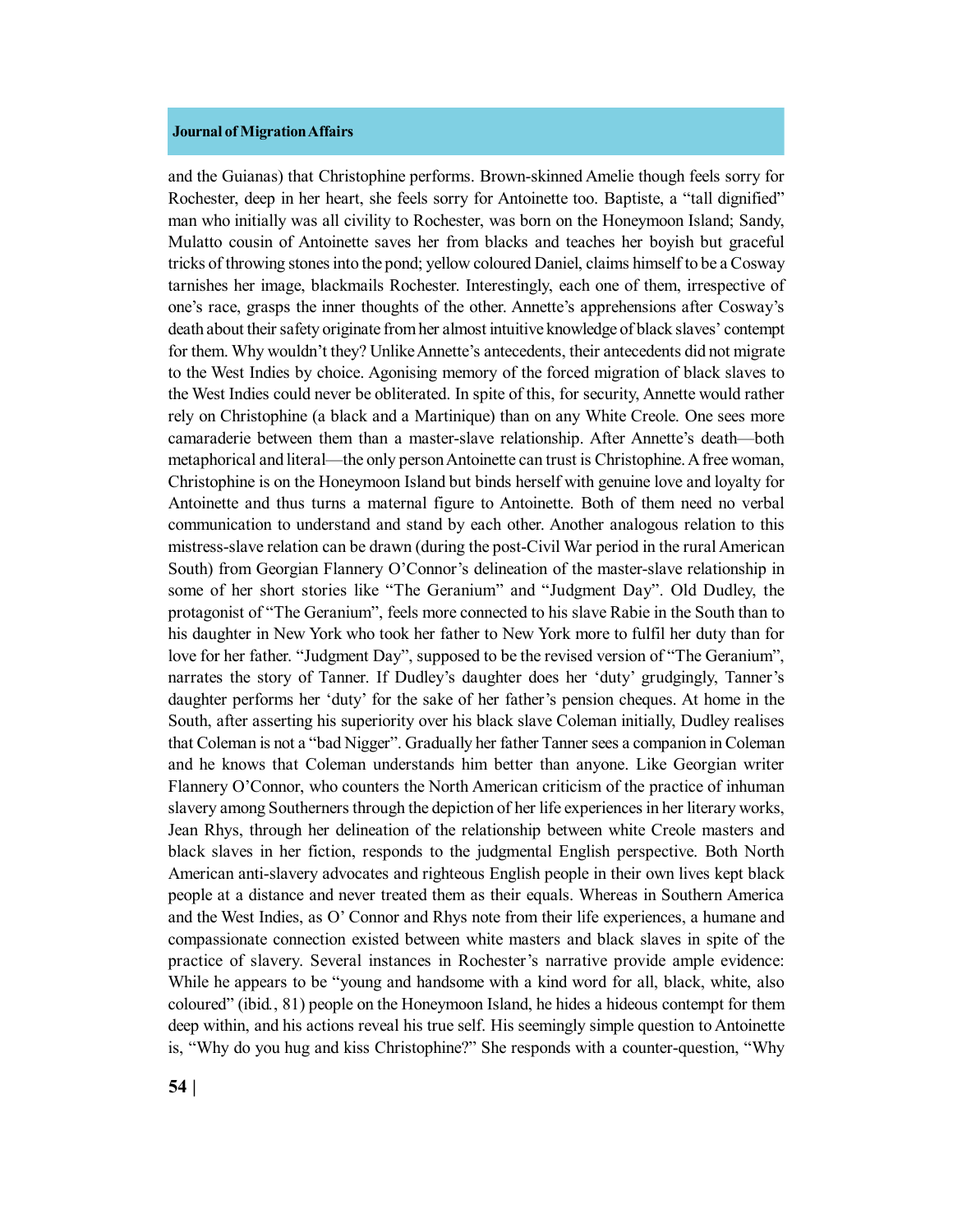not?" Rochester admits that he "would not", "could not" (ibid*.*, 76) hug and kiss them. Inadvertently, he admits to his wife the truth that he is incapable of the human warmth which is so natural to Antoinette. In another instance, when vexed by his indifference and on Amelie's provocation, Antoinette fights with her, Rochester addresses Amelie as 'child' though he knew well that there was nothing like a child's nature in Amelie. Later, in Antoinette's absence, he sleeps with Amelie, and the very next morning views her as "Another complication…… And her skin was darker, her lips thicker than I thought" (ibid*.*, 115); extreme ingratitude for the one who "was so gay, so natural and something of this gaiety she must have given to" him for he "had not one moment of remorse" (ibid., 115); on yet another instance, he is contemptuous of Baptiste's smile: "It was as if he'd put his service mask on the savage reproachful face I had seen" (ibid*.*, 88); young giggling Hilda appears to him as a 'stupid little girl.' (ibid*.*, 75) Contrary to this English man's cold, rude comments, Antoinette's compassionate perception impresses one. As soon as she reaches Granbois, one must note that she is her most natural self and effortlessly gets connected to the world around, though none of the people she gets along well with (either in Coulibri or in Granbois), is one of her kin. Even in her early memories of the Coulibri estate, her deeper bonds are with the black people. Though she admired the picture of Miller's daughter, it was not the burning of it that made her sad. Rather she feels desperate that nothing of her life has remained the same after she left the burning Coulibri Estate. Her psychic resort in desperation is with Tia. In fact, both their identities merge with each other. Andrea Ashworth, in her introduction to the novel, views this as a strategy by Rhys: "Holding up mirrors to her characters, Rhys forces them to recognise reflections and connections. 'Like in a looking-glass,' as the young Antoinette sees it when she faces Tia, who has just hit her with a jagged stone: 'We stared at each other, blood on my face, tears on hers. It was as if I saw myself'" (ibid*.*, xi). In a changed social milieu (the novel is set in the 1830s, post-emancipation period, though it was published in 1966), Antoinette and many white Creole masters have turned out to be white slaves, their black slaves free but directionless individuals; and both get confounded in the new social roles that life has flung them into. True that the migration of both white Europeans and enslaved Africans to the Caribbean was in diagonally opposite conditions. If the white people came with an ingrained imperial psyche to exploit, the blacks were forcefully made to migrate with horrifying slavery thrust upon them to be exploited. Yet, maybe the variegated collage of colours in nature; assorted populace of the Caribbean; invariability of their plight; even their acceptance of their helplessness and tolerance that followed; or their stay for long and the very nature of the soil of the land—altogether must have brought in a sense of assimilation in them that was not possible for fortune hunters like Mason and Rochester. If the former two migrated there to build lives, the latter's (in civilised garb) intention was to plunder. Hence their migration was for a short while and could probably not make an affirmative impact on them.

Assimilation is what one witnesses among the dwellers of Coulibri and Granbois which included migrants like white Europeans, black Africans and the natives of the land. Assimilation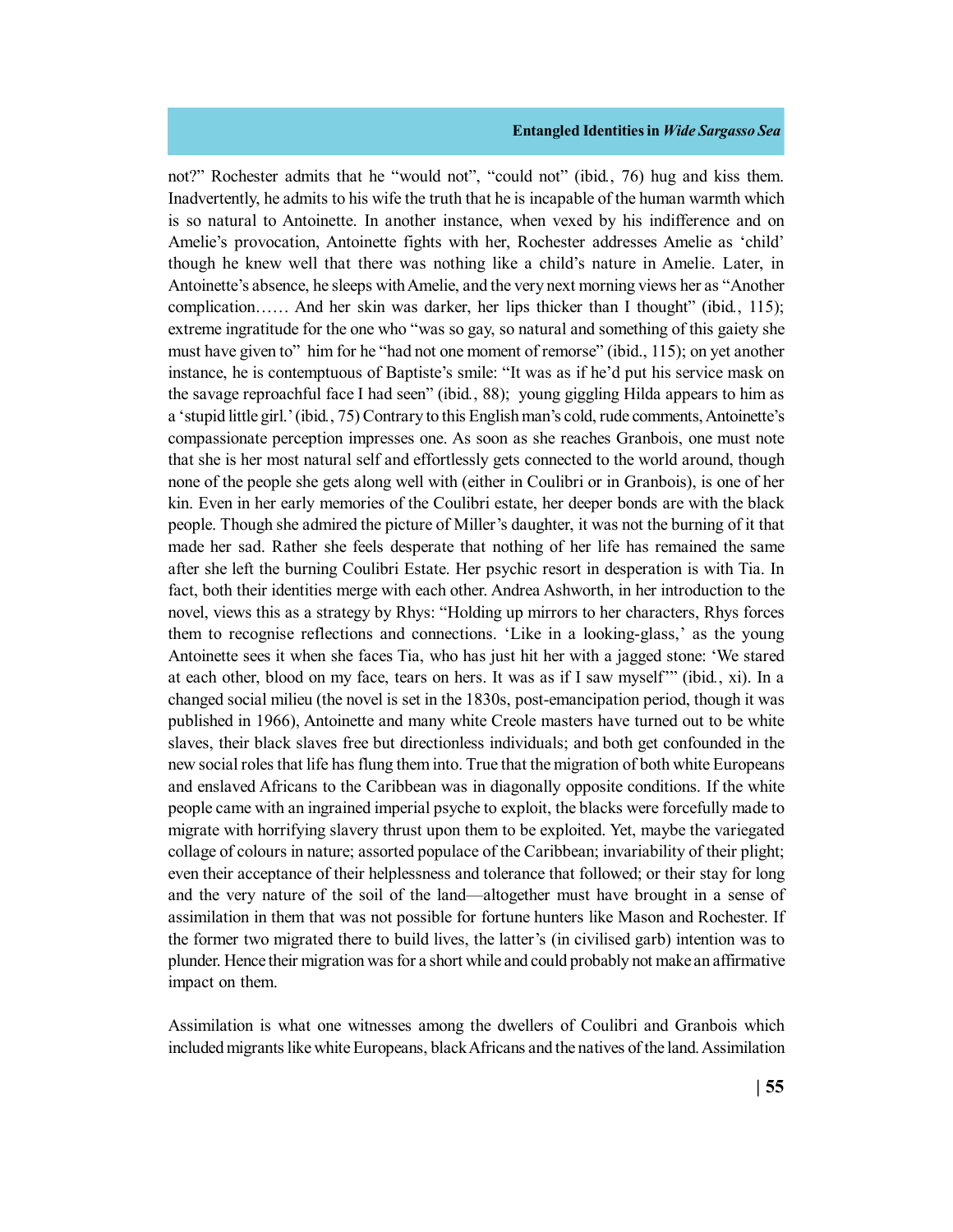involves the process of getting absorbed into the dominant culture of society to such a degree that the assimilating group becomes socially indistinguishable from the other members of society. But then the very dominant culture of Caribbean society, one can say, is motley in every sense. Some may feel that assimilation denies individual identity. But Rhys is conscious of the ambivalence behind the very idea. Perhaps that is why the text abounds with numerous references to assimilation in spite of glaring differences: tears in Tia's eyes and blood on Antoinette's forehead bind them together with the hatred and warmth of centuries. If Antoinette's physical self bleeds by hurt (much before her psychic self realises), Tia's hurt psychic self exudes tears in her eyes. No wonder, an individual self tends to get dissolved amidst such varieties in terms of life and terrain. And especially in the new social scenario, Antoinette's soul mates are black former slaves, not any white Creole: her thoughts after the burning of Coulibri estate, in desperation, are,

. . . there would be nothing left but blackened walls and mounting stone.

Then…… *I saw Tia……* and I ran to her, for she was all that was left of my life as it had been. *We had eaten the same food, slept side by side, bathed in the same river*. As I ran, *I thought, I will live with Tia and I will be like her*. Not to leave Coulibri…… I saw the jagged stone in her hand but *I did not see her throw it. I did not feel it either*, only something wet, running down my face. . . . *I saw her face crumble up as she began to cry…… It was as if I saw myself.* Like in a lookingglass. (ibid*.*, 38; emphasis added)

It is but natural that there grows a close bond among the ones who spend their formative years together, and the close bonds shape one's psyche. This proves true even in the case of people like Annette and Christophine, Antoinette and Christophine, and her black friends and attendants like Tia, *Caroline, Baptiste, Hilda, and others* in Granbois. In childhood finding nothing else to love, Antoinette emotionally clings to Granbois and is resultantly cared for by her black associates. Over a period of time, there grows among them a genuine concern for each other. Perhaps that is why it is Christophine who responds to Antoinette's nightmare by bringing Tia; Antoinette's nightmarish vision of Obeah in Christophine's place vanishes away as soon as she sees Christophine's smiling face. Antoinette would see her deranged mother only along with Christophine and none else. White Creole Aunt Cora's objection to Antoinette's hasty marriage with a strange Englishman can be silenced by Richard Mason's oppressive dominance; Christophine would rather encounter Antoinette's husband than be intimidated by him. If Aunt Cora wants to secretly help her with two gold rings, Christophine does not mince words. To Rochester's face, she says:

 …… she don't come to your beautiful house to beg you to marry with her. No, it's you come all the way to her house—it's you beg her to marry. And she love you and she gave you all she have. Now you say you don't love her and you break her up. What you do with her money. Eh? (ibid*.*, 130)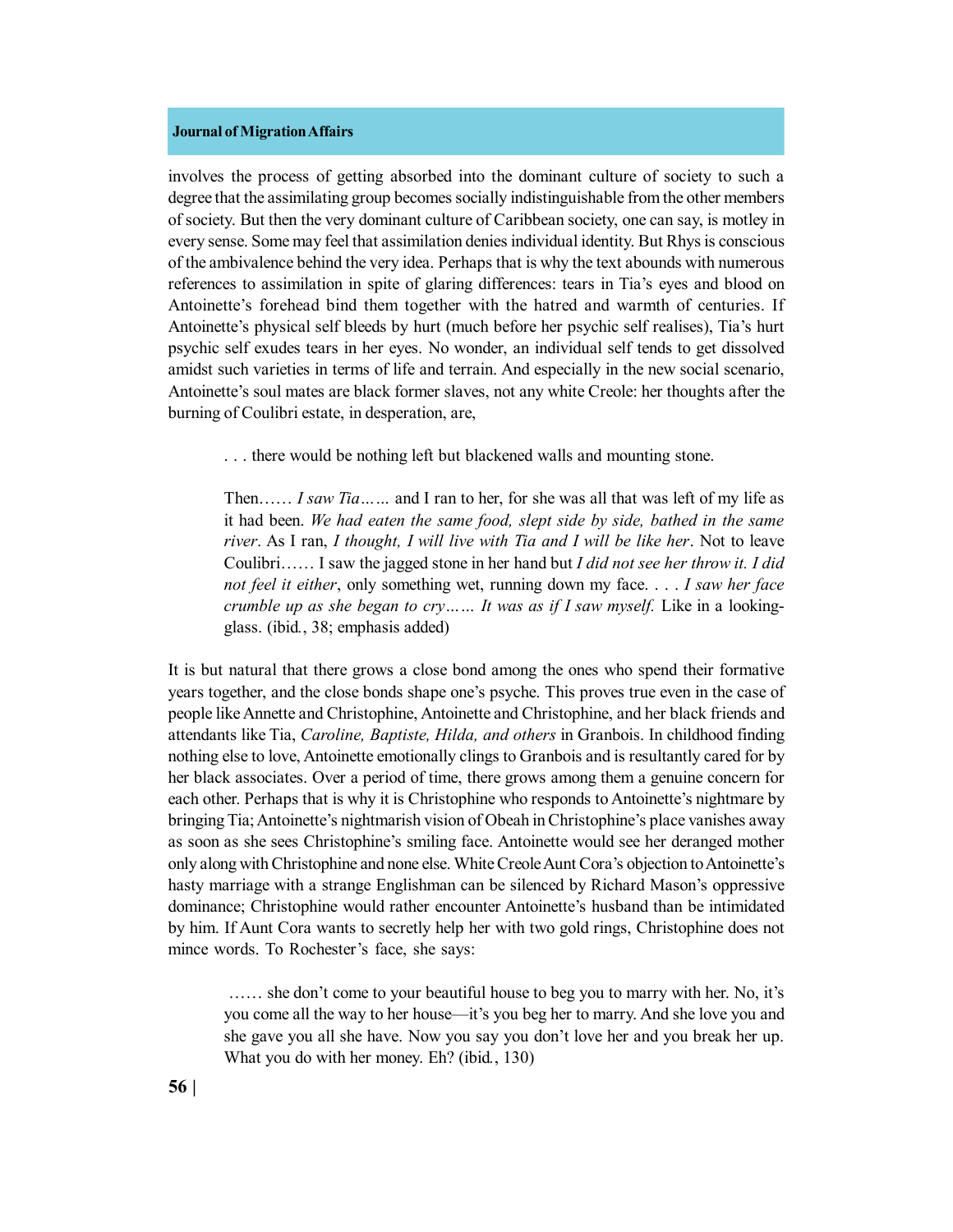Richard Mason is no brother to her. You think you fool me. You want her money but you don't want her. It is in your mind to pretend she is mad. I know it. …… She will be like her mother. You do that for money? But you wicked like Satan self! (ibid*.*, 132)

Christophine takes up the joint responsibilities of a mother and friend to Antoinette. While she asks Antoinette to come out of the marital bond for self-defence, she also pleads with her husband to love Antoinette as she learns that Antoinette is bound to him emotionally. But after seeing his indifference to Antoinette's pains, Christophine does not hesitate to ask him to return half of the dowry and leave West Indies so that Antoinette can marry again, forget him and be independent of Christophine too. One must note that it is in front of her genuine self that Rochester's true self becomes manifest. As she speaks of Antoinette's remarriage, he thinks, "A pang of rage and jealousy shot through me then. Oh no, she won't forget. I laughed" (ibid., 131). It is this "blue-black" Christophine who upholds both white Creole Annette's and Antoinette's stature and convinces Rochester that his wife's pride is far superior and greater than his which he witnesses on the day of their journey towards England. Though shattered by his betrayal, he notices "her (Antoinette's) face blank, no expression at all. Tears? There is not a tear in her…… Did she remember anything, I wondered, feel anything?" (ibid*.*, 137) Interestingly, Antoinette's life is surrounded mostly by black people and she relates herself with each one of them in Granbois. In fact, Rochester feels envious of the charm that gets exuded from her in Granbois. As his narration progresses, one can see that his initial dislike for Antoinette gets transformed into all-consuming envy in him. But he is also forced to note the changing conduct of these seemingly expressive and vulnerable people towards him after his betrayal of Antoinette. Giggling Hilde disappears, gentlemanly Baptiste becomes reserved, brown Amelie who showed contempt initially by addressing Antoinette as 'white cockroach' feels sorry for this white Creole deep in her heart. One is made to note, all the while, that the lingo and tempo of the action used by a black is ever intelligible to a white Creole and vice-versa. By these instances, one can thus say that in the West Indian context, assimilation is at far deeper levels than it appears.

In her article "Charting the Empty Spaces of Jean Rhys's *Wide Sargasso Sea*", Missy Dehn Kubitschek views assimilation as a "self-destructive" (Kubitschek 1987, 24) tragic flaw in Antoinette. She likens the two strategies employed in the novel, namely "assimilating and remaining marginal", to two courses that women's movement at present charts (ibid*.*, 23) and attributes the first course to Antoinette, who by her wrong choices in life has participated in her own destruction. To her, Antoinette "abandons her own feelings and experiences, or more accurately, redefines them from a point of view not her own" . . . "in order to achieve" the "goals" like "peace and safety" (ibid, 24). In her attempts to conform to Rochester's and England's modes, Antoinette, according to Kubitschek, "has obliterated her original identity" (ibid*.*, 26). But lost everything that is hers in the quest because of her effort to assimilate with English; she later "awakens with a new certainty about herself and purpose after her last cry to Tia" (ibid*.*, 26). But then, it is surprising that the setting of the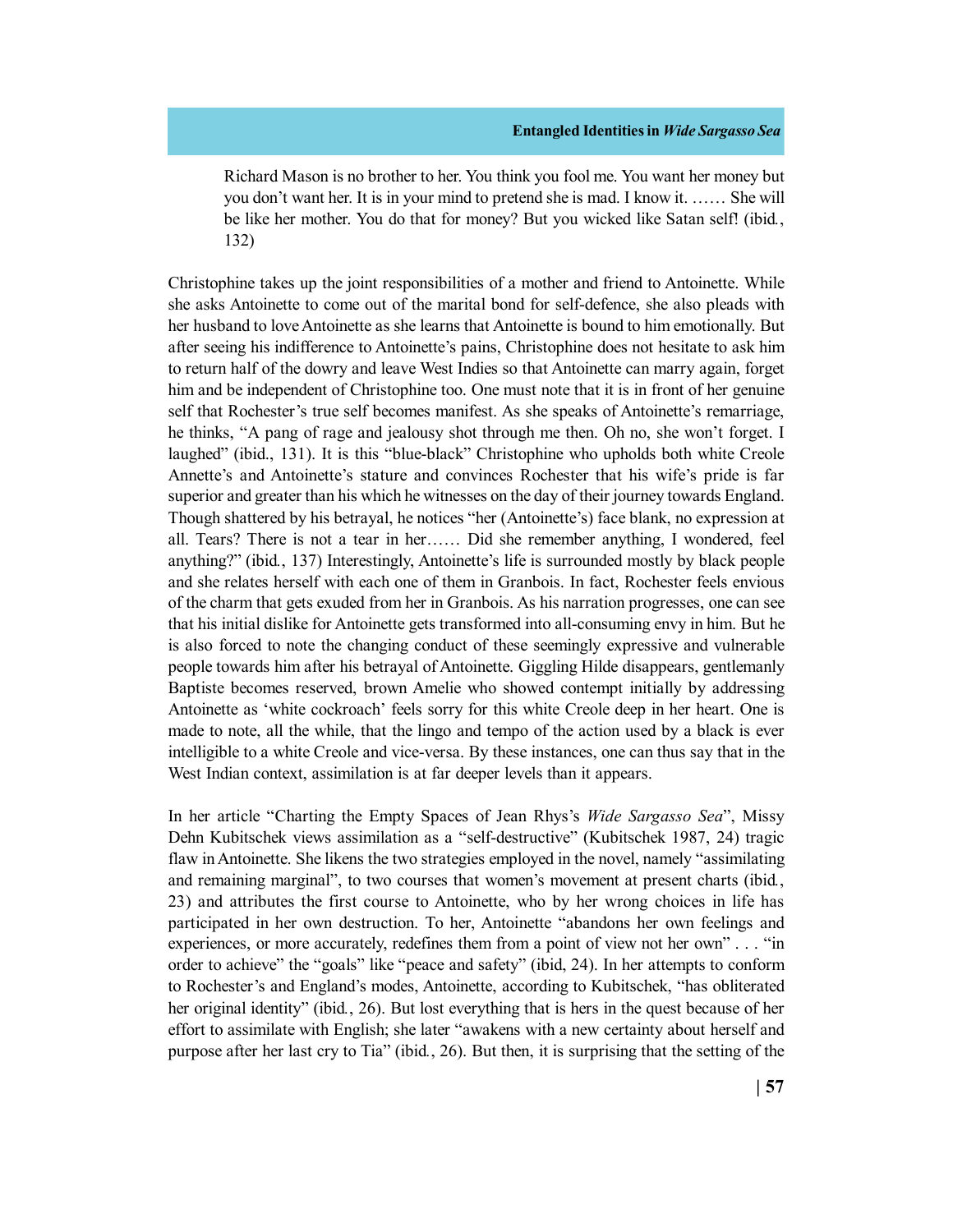novel, so central to the ideas of assimilation and marginalisation, does not figure in the essay. It is but natural for one to ask whether it is possible or even feasible for one to remain marginal and survive without getting assimilated into Caribbean islands. The scholar's answer would be in affirmation, and Christophine is her example for remaining marginal and faithful to her roots through *Obeah.* However, one can see that Christophine clings to *Obeah/ Vodoo* for her bare survival which itself is a challenge for each amidst an assorted populace. Except for Annette, none to rely on, *Obeah,* for her, is more a survival strategy than her roots. It becomes obvious when Antoinette approaches her seeking a remedy for her distress, and *Obeah* does not impact on *a beke* (a descendent of early European, usually French, settlers in the French Antilles). Jilted by the man (with whom she started to lose her initial reserve), Antoinette pleads with Christophine to cast a spell (through Obeah) on Rochester to love her again after he ceases to feel for her, though initially, she does not spell it explicitly. All through their conversation, one can see that the communion between them goes beyond verbal; the practical remedies that Christophine offers to Antoinette originate more from her life experiences and concern for Antoinette than from her religious faith:

…… You know what I wanted as soon as you saw me, and you certainly know now. Well, don't you? I heard my voice getting high and thin.

'Hush up,' she said. 'If the man don't love you, I can't make him love you.'

'Yes you can, I know you can. That is what *I wish and that is why I came here. You can make people love or hate. Or ……* die*,' I said.*

*She threw back her head and laughed loudly. (But she never laughs loudly and why is laughing at all*?)

'So you believe in that *tim-tim story [fairy tale]about obeah, you hear when you so high? All that foolishness and folly. Too besides, that is not for beke. Bad, bad trouble come when beke meddle with that*.'

'You must,' I said, 'You must.'

'…… But Christophine, if he, my husband, could come to me one night. Once more. I would make him love me.'

'No doudou. No.'

'Yes Christiphine.'

*'You talk foolishness. Even if I can make him come to your bed, I cannot make him love you. Afterward he hate you.' …… 'No, I don't meddle that for you*.' (Rhys 2000, 93-94; Emphasis added)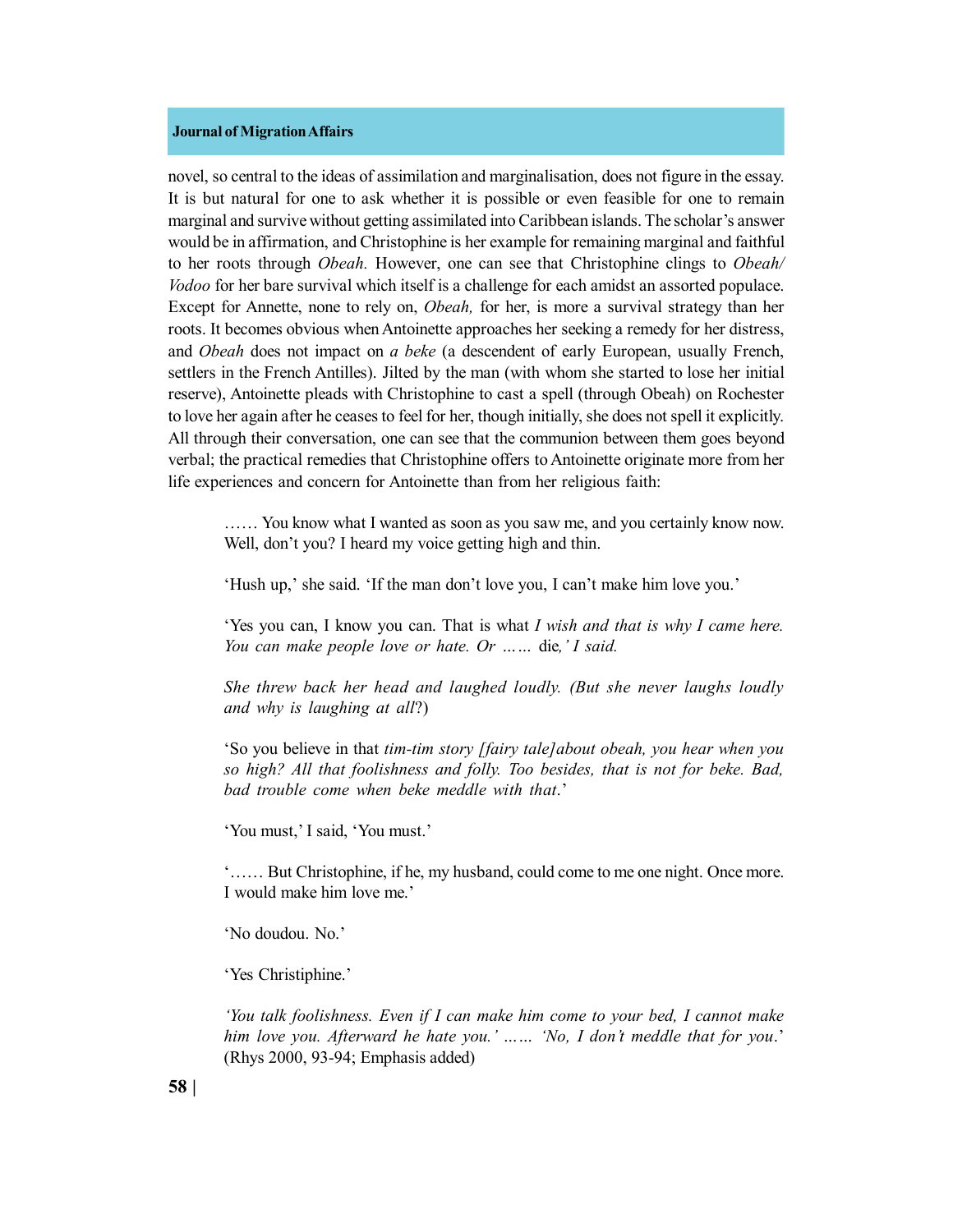The Obeah woman Christophine does her best to dissuade the white Creole from "tim tim story" of Obeah. Her genuine advice to Antoinette is simple and practical. It is as though her migration in childhood and her journey of life in the Caribbean islands has taught her to value life in its basic form without any adornment or affiliation to any particular faith. Bare survival is what she teaches Antoinette. Being a white Creole, Antoinette cannot learn that; her identity is inseparable from the islands, and Rochester's from England.

However, the Creole protagonist Antoinette's attempts to impress upon her newlywed English husband that "There is always the other side, always" (ibid*.*, 106) fail miserably. At home, neglected by his father and elder brother, a baffled Rochester (who goes nameless all through the novel) feels confounded in the Spanish town Jamaica and Granbois on the Honeymoon Island. His sense of rejection at home not only induces a false pride in him but also coerces him to marry Antoinette (for whom he feels nothing). In all falsity and disturbed state of mind, the Englishman strikes his relationship with the Creole wife and sees only reflection of his indifference in her:

> It was all very brightly coloured, very strange, but it *meant nothing to me. Nor did she, the girl I was to marry*. When at last I met her I bowed, smiled, kissed her hand, danced with her. *I played* the part I was expected to play. She never had anything to do with me at all. *Every movement I made was an effort of will and sometimes I wondered that no one noticed this. I would listen to my own voice and marvel at it, calm correct but toneless, surely*. (ibid*.*, 65; emphasis added)

It is this assumed "calm, correct but toneless surely" beguiling attitude and vulnerability that dominates all his interactions with Antoinette and takes away her initial armour of indifference and pushes her to a tragic death. While the English man conveniently 'plays' his role, all his polemics about the natural world on the Honeymoon Island reminisce one of Mr. Mason, Antoinette's stepfather. Rhys, all through her narrative, compels one to see the striking semblance between the English men who not only think and act alike but also make reverberating impacts on the Creole women Annette and Antoinette. For instance, the very marriage of Senior Mason with a 'pretty woman' Annette induces a mixed reaction of envy and admiration for Annette: "'why should a very wealthy man who could take his pick of all the girls in the West Indies, and many in England too probably?' 'Why probably?' the other voice said, 'Certainly.' 'Then why should he marry a widow without a penny to her name ……'" (ibid*.*, 24). Young Antoinette vouches for others' admiration of her mother's dance, "Yes, what a dancer … There was no need for music when she danced" and dancing Annette reminds her audience of the song, "light as cotton blossom on the something breeze" (ibid*.*, 25). Despite her bias, the gossiper is well aware that Mason "didn't come to the West Indies to dance – he came to make money as they all do. Some of the big estates are going cheap, and one unfortunate's loss is always a *clever man's gain*" (ibid*.*, 25; emphasis added).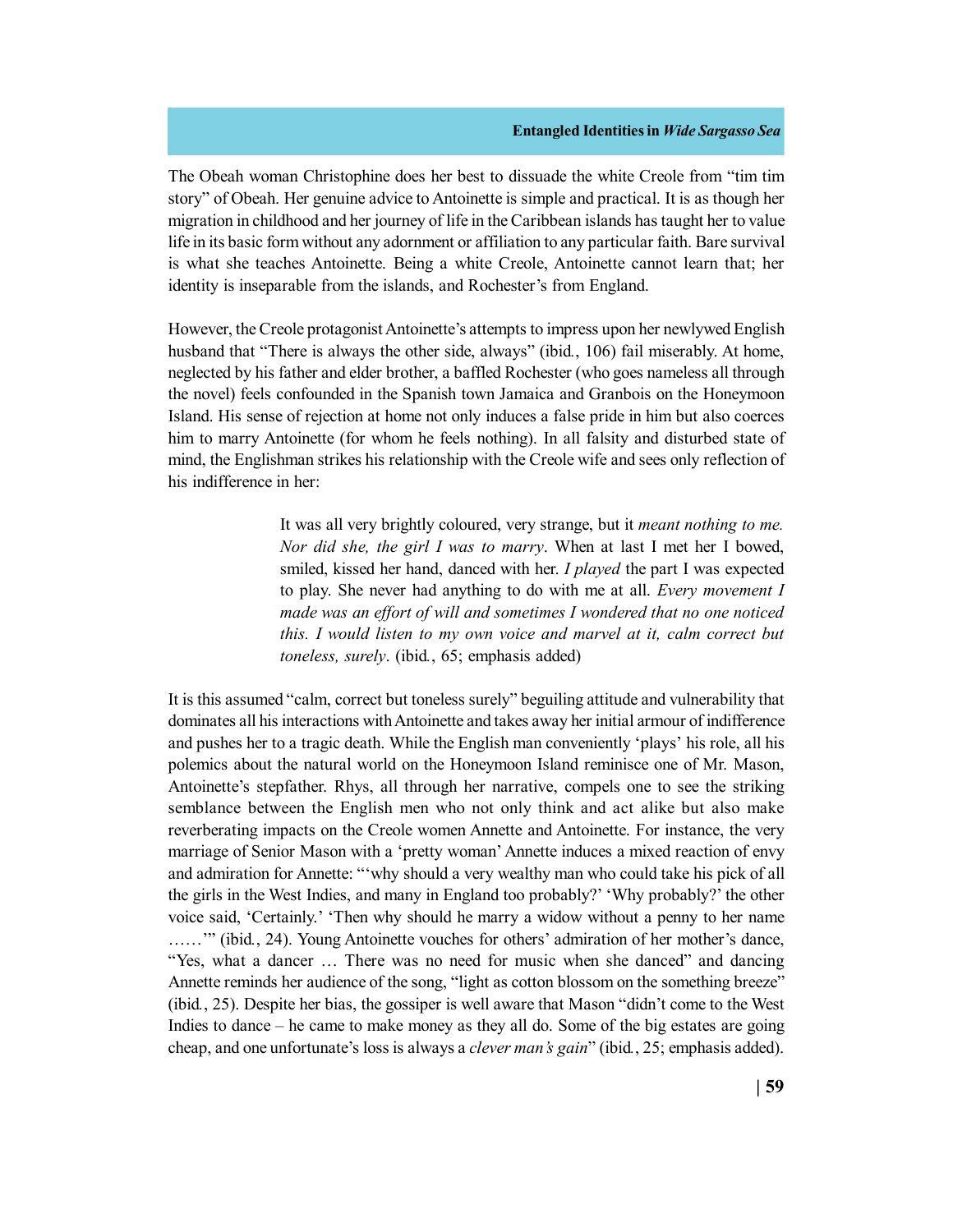Jean Rhys's grouse centres on these "*clever* [English] *men*' who gained at the cost of Creole women by demoralising them. Antoinette's marriage to the nameless Englishman runs parallel to her mother's marriage. The genteel self of both the English men gradually vanishes as they gain wealth.

Except for Caribs and Arawaks, all dwellers in Coulibri and Granbois, whether it is Rochester, Mason, Annette, Antoinette, Amelie or Christophine, are migrants of diverse kinds. But unlike inevitable migrants Englishmen, all others could assimilate and be an integral part of the island. They blended so well that their lives appear to be incomplete without their connection to their fellow dwellers and the Island itself. This bond of the migrants to the once upon a time alien land is quite intriguing and has intricate implications on this manifold bond. One of them perhaps would be to note that, as they migrated over generations to the Caribbean, they brought their respective psychic terrains to the Caribbean. While the migrants missed their home terrains in the Caribbean islands, they also might have simultaneously explored and created a homologous psychic terrain in this alien land (initially to make their lives bearable). Of course, it was an agonising odyssey but worthwhile. The new Act of 1833 not only flung open chaos and commotion among the islanders but also kept open the doors of islands to the opportunist inevitable migrants to take advantage of the chaos. This added intervention of the new white people aggravates the pre-existent suspicions and creates the mixed reactions of blacks and white Creoles in Coulibri and Granbois. If some plot and burn Coulibri Estate; some other black people's cruelty surfaces in their jibes and jeers at Annette's family (one can't overlook that it was insinuated by thoughtless Mason's measure to bring indentured labourers); some others like a black woman in tears while Annette's family departs; if Myra, the new servant, abandons them in crisis, Christophine, Annette's Martinique slave, remains loyal to white Creole Mistresses, even after she becomes a free woman. While in Granbois, Daniel (who claims to be Antoinette's half brother) with a strange vindictiveness scheme against Antoinette; Amelie's mockery and betrayal of Antoinette; Baptiste, Caroline and Hilda's warmth for Antoinette; and Antoinette's sense of belonging to Granbois—all together suggest that the coexistence of migrant inhabitants from disparate terrain means living through entangled multivalent (inherited, attributed/alleged, acquired, lost/ forgotten) identities. Unlike colonial masters, enslaved Africans had few options. Used to the status and privilege of being slave masters, white Creoles did not have the need to go elsewhere. By the time post- Emancipation Act shook them, they were already an inseparable part of the land and were financially in such a dire state that they themselves could not afford or dare to venture anything new, apart from waiting for new Europeans who came as 'saviours' to lift them out of their plight. But what most of the white Creoles could not see is that their lives would have been tolerable only if their 'saviours' could have migrated psychically along with the geographical migration. All the Englishmen, Mason, Rochester and Fraser, fail in psychic migration though they migrate geographically. The primary concern behind the English men's migration is material gain; neither to relate with anybody nor to make the island their home. Lost everything to the new Law and new Europeans, the Creole women's quest for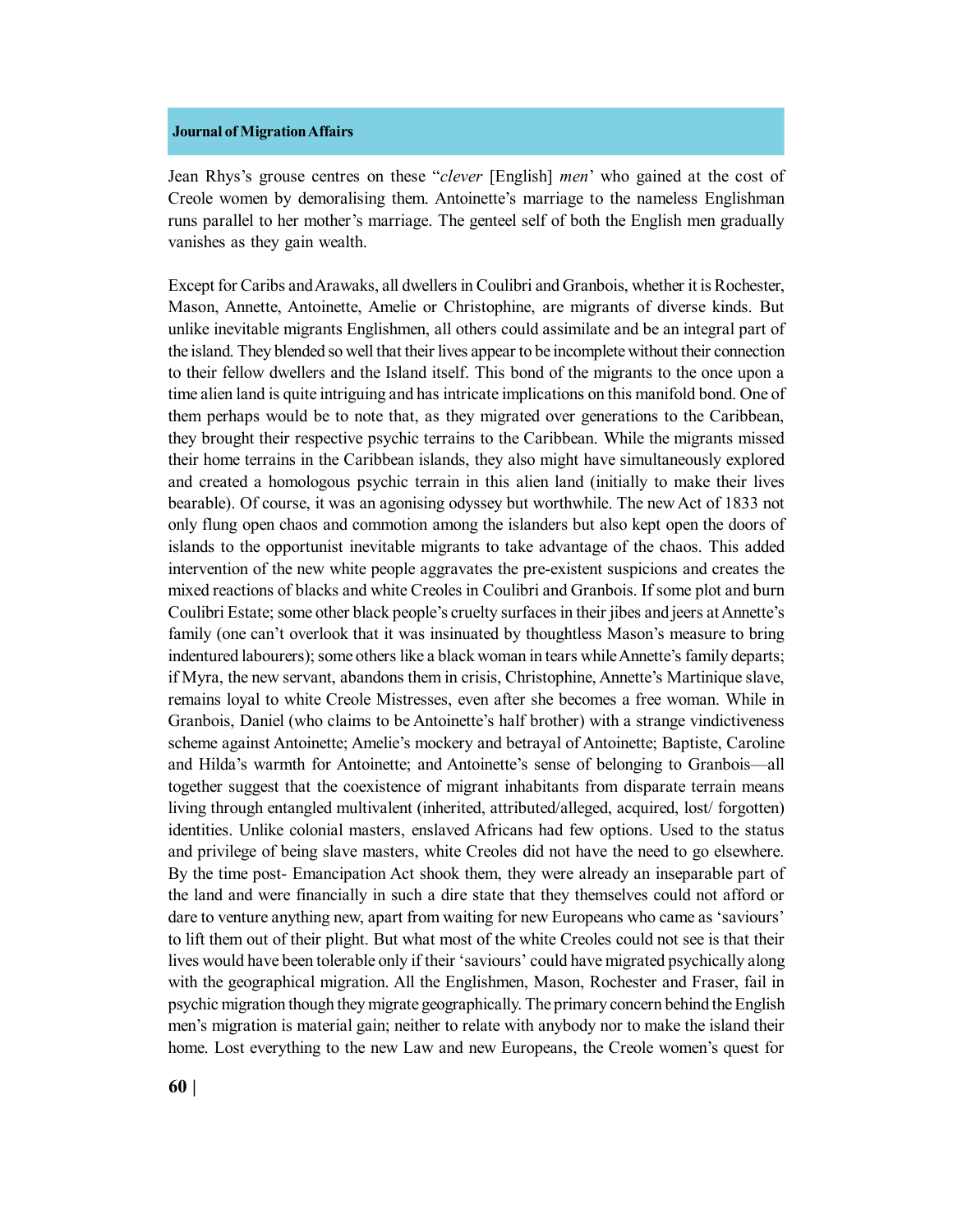identity in a changed scenario gets all the more entangled by the intervention of the English men whose only concern was fortune-hunting. Thus, the two opposite intents of white Creole women and Englishmen collide with each other. Though of European origin, in spirit, Antoinette has been a Caribbean and looks for higher and genuine fulfilment in her spouse and naturally fails with her temporary migrant husband. It is noticeable that even in her disturbed state of mind, the England of her imagination is with tall trees and gardens similar to her home in the Caribbean. Antoinette's spirit, accustomed to the free and open terrains of home, would not be bound by the cardboard terrain of England. The only terrain that probably could have contained her would have been Rochester's caring terrain. And her migration to this cardboard terrain occurs after the failure of her relationship with Rochester. In the absence of genuine love, this migration is a forced one and deprives her of her Caribbean identity. In the cardboard terrain, her new nomenclature is Bertha which she cannot recognise with. The only terrain that probably could have contained her in this unknown terrain would have been Rochester's caring terrain. When it crumbles miserably, the proud Caribbean she is, embraces her liberation; what if it is a disaster to her own self. She would rather be mitigated and accept life in death than be dead, even when alive physically. The two deaths that she speaks of her mother recurs in her case too — "the real one and the one that the people know about" (ibid*.*, 106). Like her mother Annette, she ceases to be her natural self the moment she realises Rochester's true concern. Coming out of the marital bond is out of the question for her as the very marital bond had robbed her of all her material resources, and this has left her with none to rely on.

Love and hatred in the Caribbean Island seem to be guided by warm human emotions though at times frailties dominate their lives (as in the case of Cosway and Daniel). In contrast, the temporary migrants like Mason, Rochester, Richard and Fraser, these Englishmen, have cold calculations ever lurking beneath their claim of intense love. Their loyalty is directed to this end of commercial gain. And their vows, including the ones that they take during their weddings, are fraught with sly strategies. Rhys's counter-narrative in *Wide Sargasso Sea* is meticulously devised with alternative narrative voices, powerful images, dreams, letters, interior monologues, stream of consciousness, contrasts, and parallelism to compel her readers to see what was left unsaid in Jane Eyre's romantic narrative.

As a mass of weedy flotsam and jetsam in the Sargasso Sea (that hovers between Europe and West Indies in the North Atlantic Ocean) makes the navigation of the ships notoriously difficult, an assorted mass of dwellers that encompass migrants from disparate terrains along with the natives makes an individual identity extremely complex in the Caribbean islands. Due to this intensely complicated social hierarchy, a confounded sense of self can see only an identity entangled with multiple variables. Comprised of its own disparate terrain, the Caribbean islands provide asylum to all: The early white Creole migrants, directionless in the new socio-economic condition; opportunist/inevitable migrants, the English men that migrated in quest of fortune and became almost plunderers; black migrants whose ancestors were forcibly migrated, baffled with their newly found freedom; and the natives lost amidst